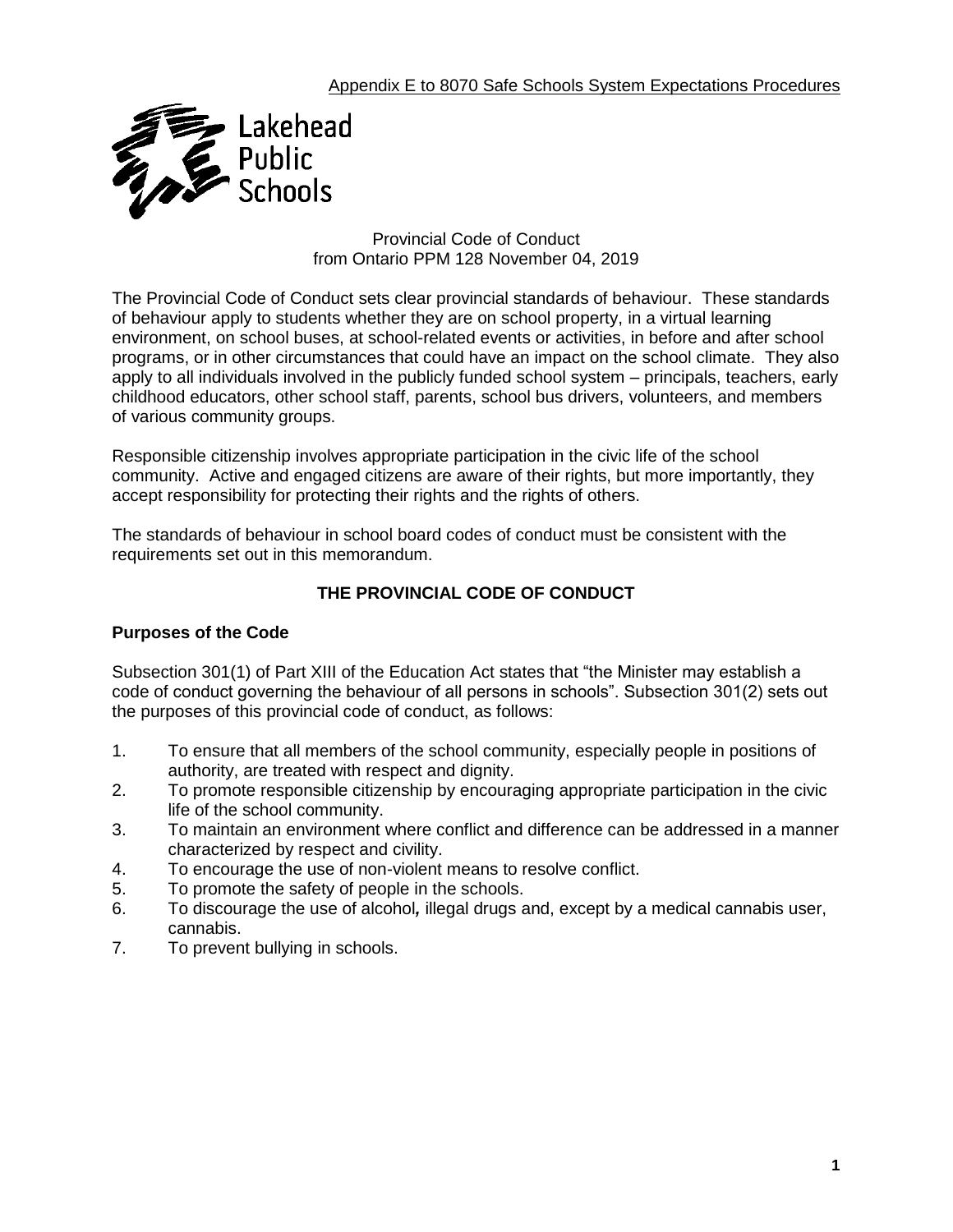## **Standards of Behaviour**

Respect, Civility, and Responsible Citizenship

All members of the school community must:

- respect and comply with all applicable federal, provincial, and municipal laws;
- demonstrate honesty and integrity;
- respect differences in people, their ideas, and their opinions;
- treat one another with dignity and respect at all times, and especially when there is disagreement;
- respect and treat others fairly, regardless of race, ancestry, place of origin, colour, ethnic origin, citizenship, creed, sex, sexual orientation, gender identity, gender expression, age, marital status, family status or disability;
- respect the rights of others;
- show proper care and regard for school property and the property of others;
- take appropriate measures to help those in need;
- seek assistance from a member of the school staff, if necessary, to resolve conflict peacefully;
- respect all members of the school community, especially persons in positions of authority;
- respect the need of others to work in an environment that is conducive to learning and teaching; including by ensuring that personal mobile devices are only used during instructional time for the educational and other permitted purposes (Permitted purposes are: for educational purposes, as directed by an educator; for health and medical purposes; to support special education needs; as an accommodation under the Human Rights Code); and
- not swear at a teacher or at another person in a position of authority.

## **Safety**

All members of the school community must not:

- engage in bullying behaviours*,* including cyberbullying;
- commit sexual assault;
- traffic in weapons or illegal drugs;
- give alcohol or cannabis to a minor;
- commit robbery;
- be in possession of any weapon, including firearms;
- use any object to threaten or intimidate another person;
- cause injury to any person with an object;
- be in possession of, or be under the influence of alcohol, cannabis (unless the individual has been authorized to use cannabis for medical purposes), and illegal drugs;
- provide others with alcohol, illegal drugs, or cannabis (unless the recipient is an individual who has been authorized to use cannabis for medical purposes);
- inflict or encourage others to inflict bodily harm on another person;
- engage in hate propaganda and other forms of behaviour motivated by hate or bias; and
- commit an act of vandalism that causes extensive damage to school property or to property located on the premises of the school.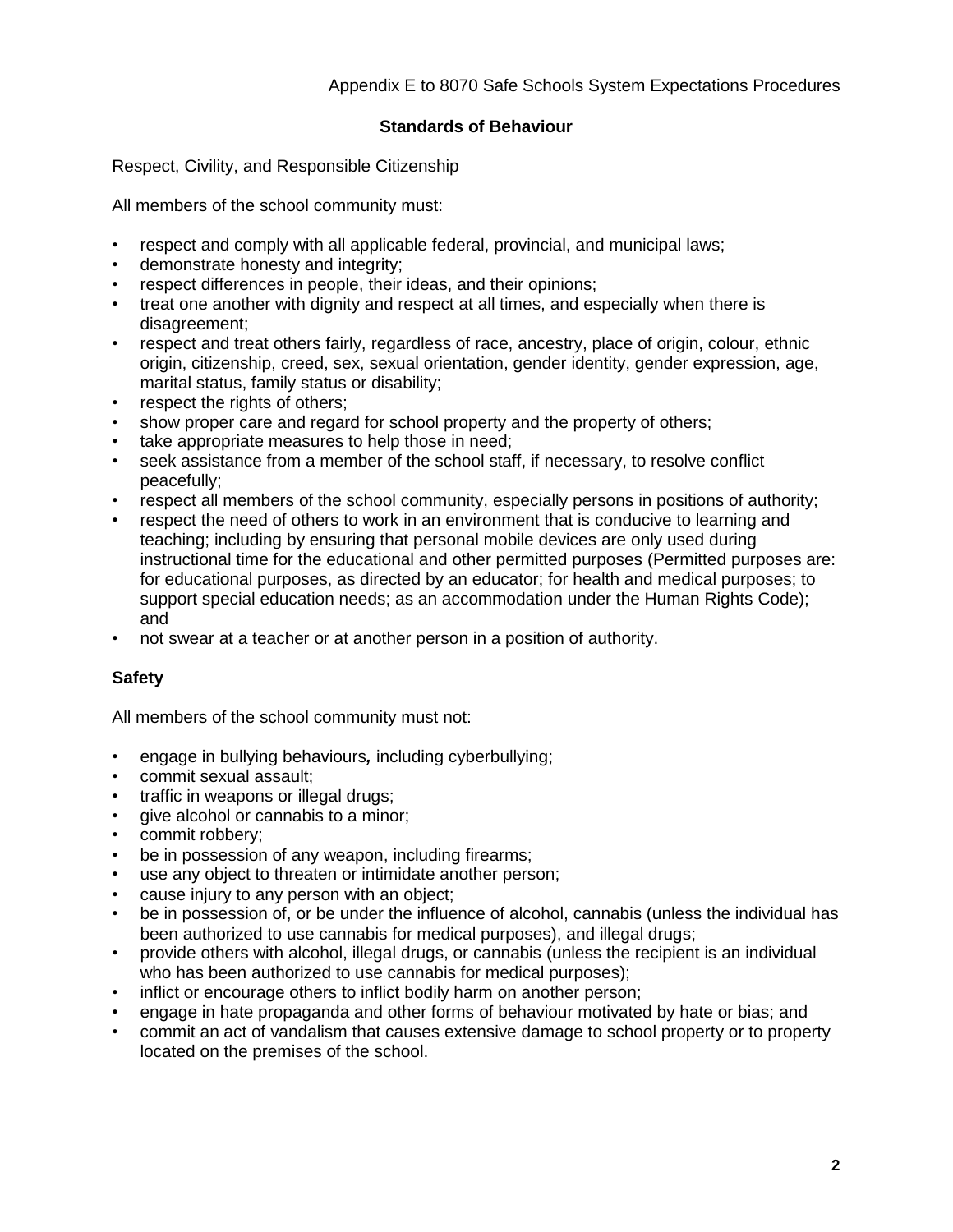# **Roles and Responsibilities**

### School Boards

School boards provide direction to their schools to promote student achievement and well-being and to accountability in the education system. It is the responsibility of school boards to:

- develop policies that set out how their schools will implement and enforce the provincial Code of Conduct and all other rules that they develop that are related to the provincial standards that promote and support respect, civility, responsible citizenship, and safety;
- establish a process that clearly communicates the Provincial Code of Conduct and School Board Codes of Conduct to all parents, students, principals, teachers, other school staff, and members of the school community in order to obtain their commitment and support;
- review these policies regularly with those listed above and revise them as necessary;
- seek input from school councils, as well as from the Board's Parent Involvement Committee, Special Education Advisory Committee, and Indigenous Education Advisory Council;
- develop effective intervention strategies and respond to all infractions related to the standards for respect, civility, responsible citizenship, and safety; and
- provide opportunities for all of the staff to acquire the knowledge, skills, and attitudes necessary to promote student achievement and well-being in a safe, inclusive, and accepting learning environment.

Wherever possible, boards should collaborate to provide coordinated prevention and intervention programs and services, and should endeavour to share effective practices.

#### **Principals**

Under the direction of their school boards, principals take a leadership role in the daily operation of a school. They provide this leadership by:

- demonstrating care for the school community and a commitment to student achievement and well-being in a safe, inclusive, and accepting learning environment;
- holding everyone under their authority accountable for their own behaviour and actions;
- empowering students to be positive leaders in their school and community; and
- communicating regularly and meaningfully with all members of their school community.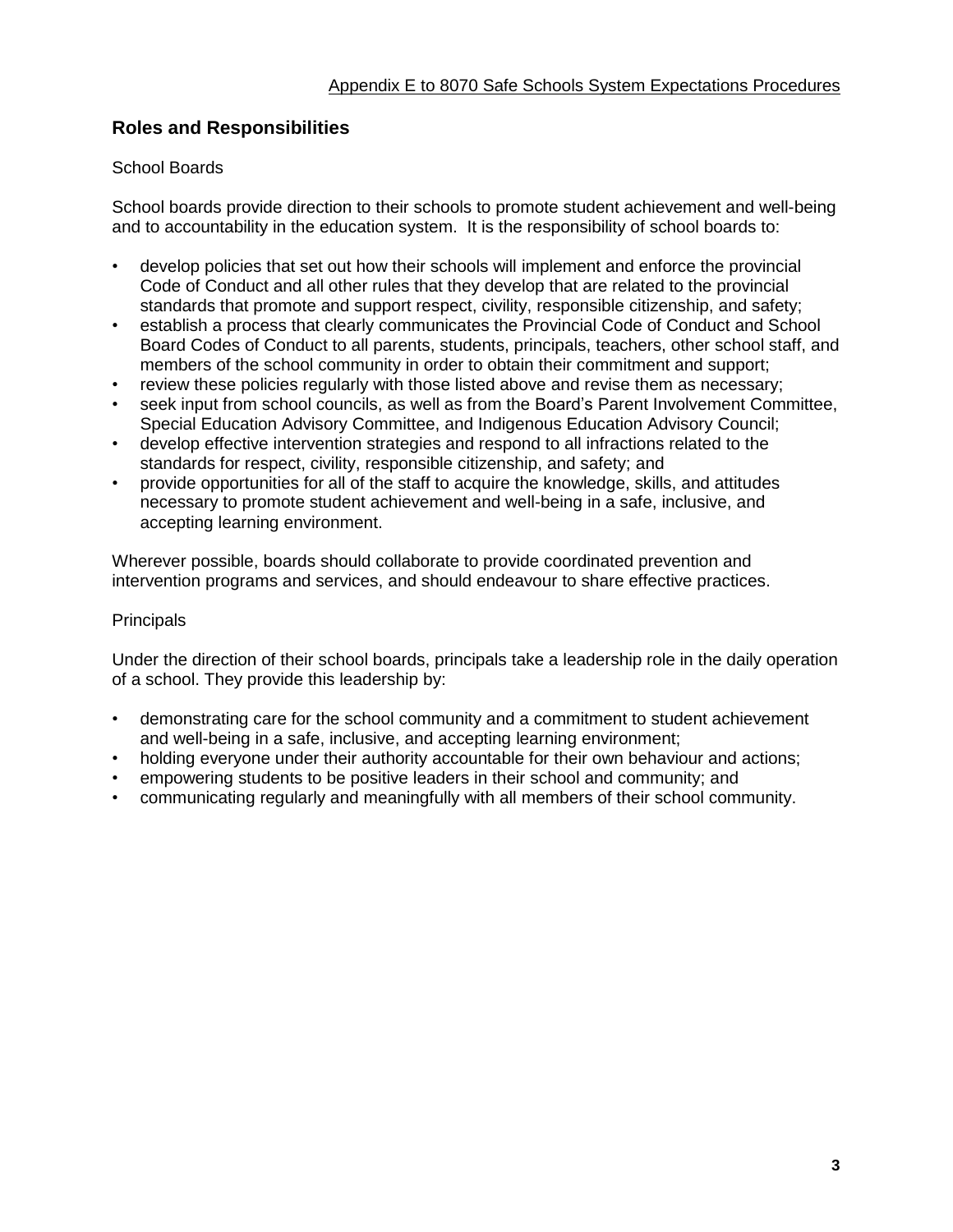## Teachers and Other School Staff

Under the leadership of their principals, teachers and other school staff maintain a positive learning environment and are expected to hold everyone to the highest standard of respectful and responsible behaviour. As role models, teachers and other school staff uphold these high standards when they:

- help students work to their full potential and develop their sense of self-worth;
- empower students to be positive leaders in their classroom, school, and community;
- communicate regularly and meaningfully with parents;
- maintain consistent and fair standards of behaviour for all students;
- demonstrate respect for one another, all students, parents, volunteers, and other members of the school community; and
- prepare students for the full responsibilities of citizenship.

#### **Students**

Students are to be treated with respect and dignity. In return, they must demonstrate respect for themselves, for others, and for the responsibilities of citizenship through acceptable behaviour. Respect and responsibility are demonstrated when students:

- comes to school prepared, on time, and ready to learn;
- shows respect for themselves, and for others, and for those in positions of authority;
- refrains from bringing anything to school that may compromise the safety of others; and
- follows the established rules and takes responsibility for their own actions.

#### Parents

Parents play an important role in the education of their children, and can support the efforts of school staff in maintaining a safe, inclusive, accepting, and respectful learning environment for all students.

Parents fulfil their role when they:

- are engaged in their child's schoolwork and progress;
- communicate regularly with the school;
- help their child be appropriately dressed, and prepared for school;
- ensure that their child attends school regularly and on time;
- promptly report to the school their child's absence or late arrival;
- become familiar with the Provincial Code of Conduct, the Board's Code of Conduct, and, if applicable, the school's Code of Conduct;
- encourage and assist their child in following the rules of behaviour; and
- assist school staff in dealing with disciplinary issues involving their child.